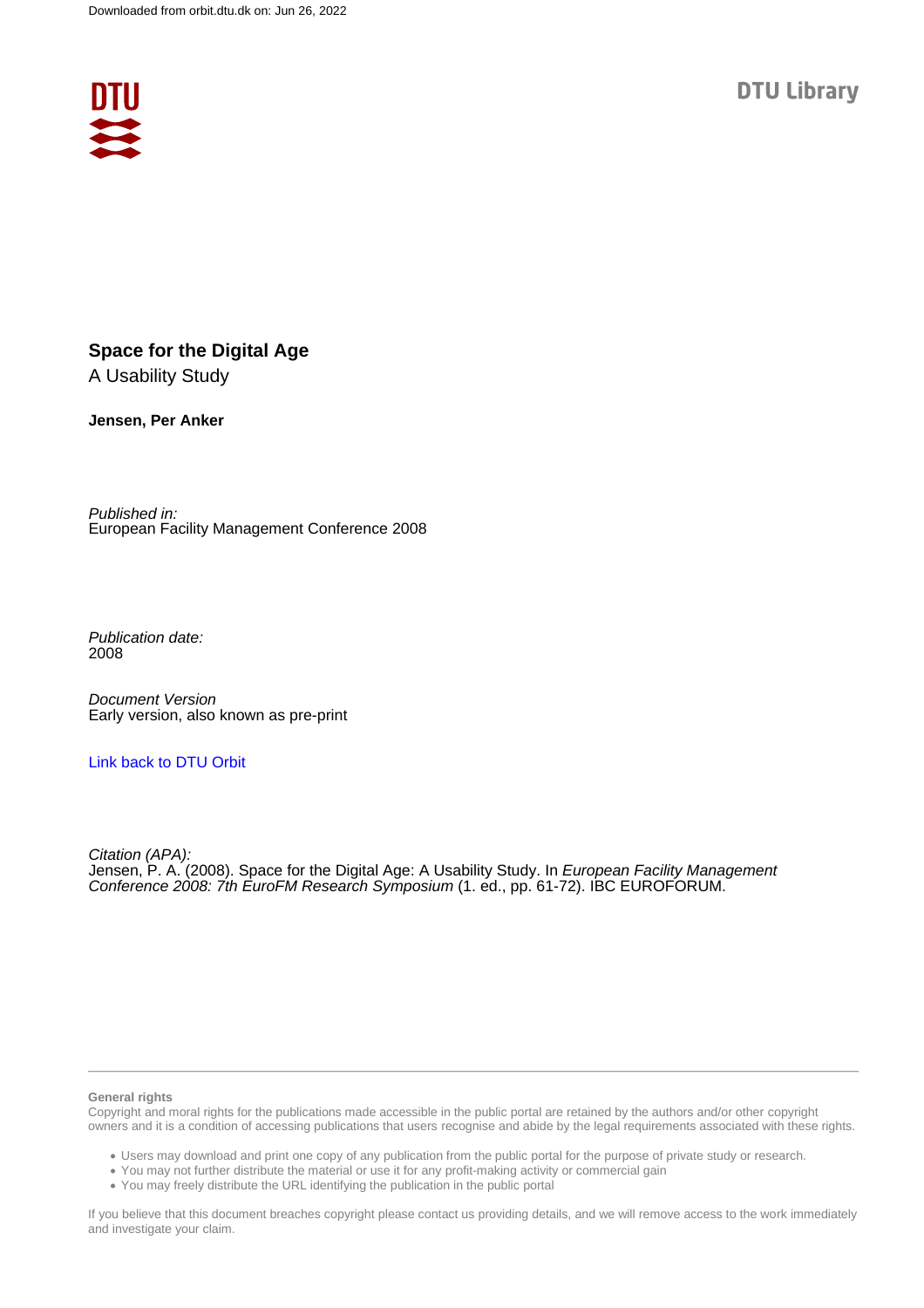# **SPACE FOR THE DIGITAL AGE – A USABILITY STUDY**

Per Anker Jensen, Technical University of Denmark

#### **Abstract:**

Purpose: The paper presents an evaluation of a new broadcasting facility with focus on the usability of the new workplaces and working environments and the satisfaction both with the user involvement and the finished buildings.

Methodology/approach: The evaluation is mostly based on post occupancy evaluation including an interview survey among managers and staff in DR. The results of the survey are analyzed in relation to the intentions for the new facility and the concept of usability.

Findings: The research indicates that the involvement of the users in briefing and design has a clear positive effect on the finished buildings and the user satisfaction. Besides measuring satisfaction, the study also indicates a number of ways that the facility supports and improves the efficiency and effectiveness of the working environment and the organisation.

Research limitations: The survey covers 18 respondents at an early stage after occupation and the results are qualitative. The intention is to follow up with further evaluations of both quantitative and qualitative nature.

Practical implications: The study can help the user organisation to improve the facility and other organisations to learn from this case.

Originality/value of paper: The paper provides a case study with presentation and evaluation of a new architecturally and technologically advanced media centre and contributes to the understanding and methodology to investigate the usability of workplaces

# **Keywords:**

Usability, workplaces, user involvement, post occupancy evaluation.

# **INTRODUCTION**

This paper presents an evaluation of the usability of a new media centre (DR Byen) for Danish Broadcasting Corporation (DR) in Copenhagen, Denmark. The paper is based on the author's experience as deputy project manager in the client organisation for the building project during briefing and design as well as research as a university researcher, which includes a post occupancy evaluation based on an interview survey among DR's staff after their move to the finished building complex.

The evaluation concerns the buildings as work environment, the involvement of users in the planning process as well as the fulfilment of the vision for the new media centre. The investigation aims at gathering the experiences from the building project, and the research has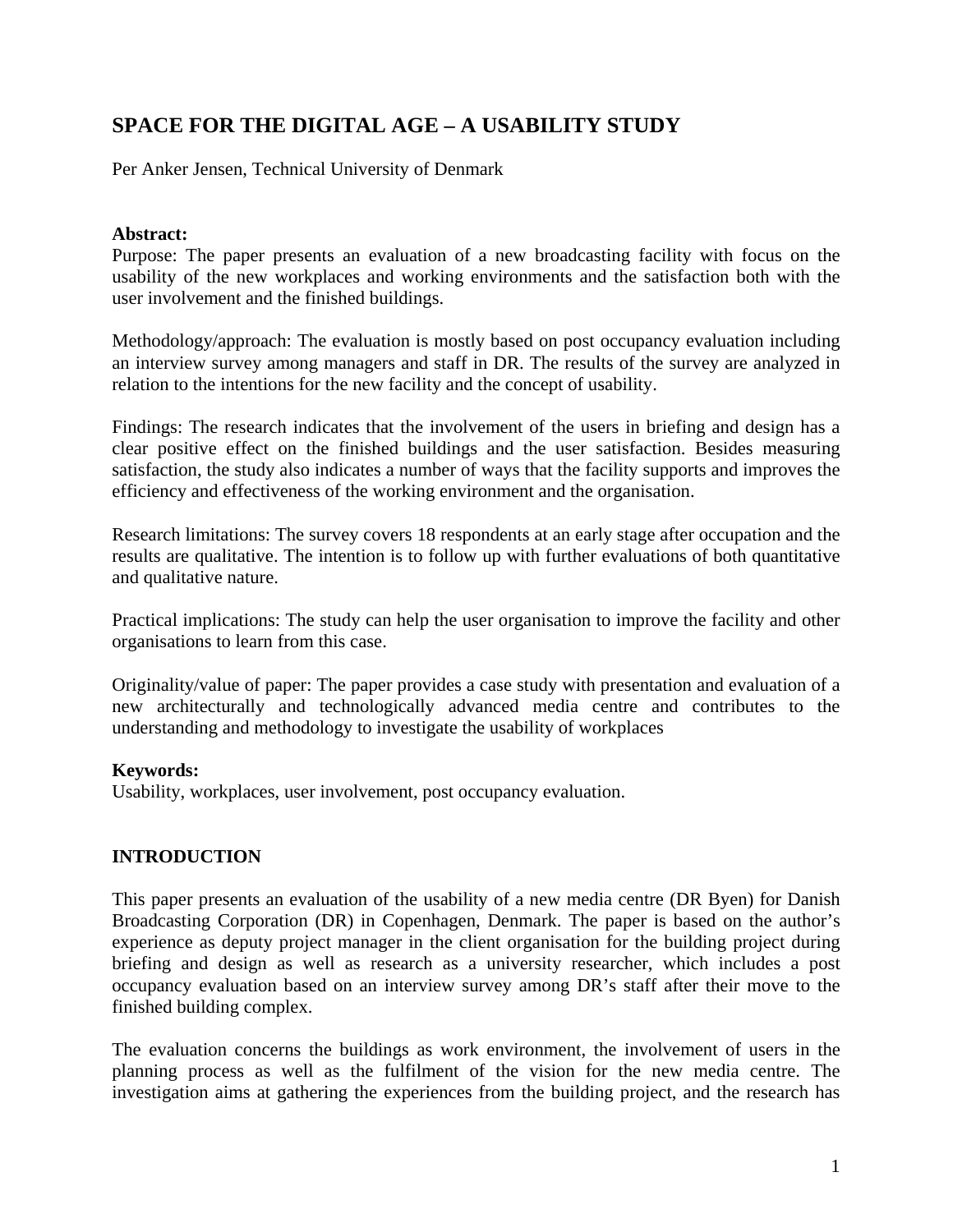been carried out in collaboration between Danish Technical University (DTU) and DR's client organization. The evaluation is also part of the international research project "Usability of Workplaces" carried out in collaboration between CIB W111 and EuroFM's Research Network Group. As part of this project a workshop took place at DR Byen in April 2007 to present and discuss preliminary results from the evaluation with representatives from the client organisation, the Danish research team and the international research group.

# **DR and DR Byen**

DR is a national public service broadcaster of television and radio financed by license fees. Until the relocation DR had 12 different addresses and two main centres in Copenhagen – Radio House from around World War II and placed close to the city centre of Copenhagen and the Television Centre from the 1960's and 1970's placed 10 km north of Copenhagen. With the new development DR has relocated all functions in the Copenhagen area to the new media centre called DR Byen (DR Town) and placed in a new part of Copenhagen on former military land close to the city centre and serviced by a new Metro line.

During the planning process DR formulated a vision for DR Byen shown in Figure 1.

| DR Byen - a world class multimedia house                                                                                                                    |  |
|-------------------------------------------------------------------------------------------------------------------------------------------------------------|--|
| What does it mean to the Danes?<br>Better programmes<br>$\bullet$<br>More choice<br>$\bullet$                                                               |  |
| What does it mean to the users?<br>A flexible and open work environment<br>$\bullet$<br>An inspirational base for collaboration and creativity<br>$\bullet$ |  |

Figure 1. DR's vision for DR Byen (DR, 2003)

The main reason for the relocation was the revolutionary changes in the electronic media from analogue to digital technology. This change involves a convergence of information and communication technologies and has been the basis for the introduction of new ways of producing radio and television. Today editing of video and sound is done on computer based technology like text editing and the possibility of content sharing has increased tremendously. This means that journalists and other program staff can do many tasks in the production of electronic media, which earlier were specialist tasks carried out by technical staff – very similar to the changes in the division of labour between journalists and typists in the printed media during the 1970's. In DR, these changes were followed up by the formation of a new multimedia organisation, where the earlier strong division between departments producing radio in Radio House and departments producing television in the Television Centre has been replaced by departments, which both produce radio and television as well as diverse on-line products. Besides these technological based reasons, an overall purpose with the relocation was to change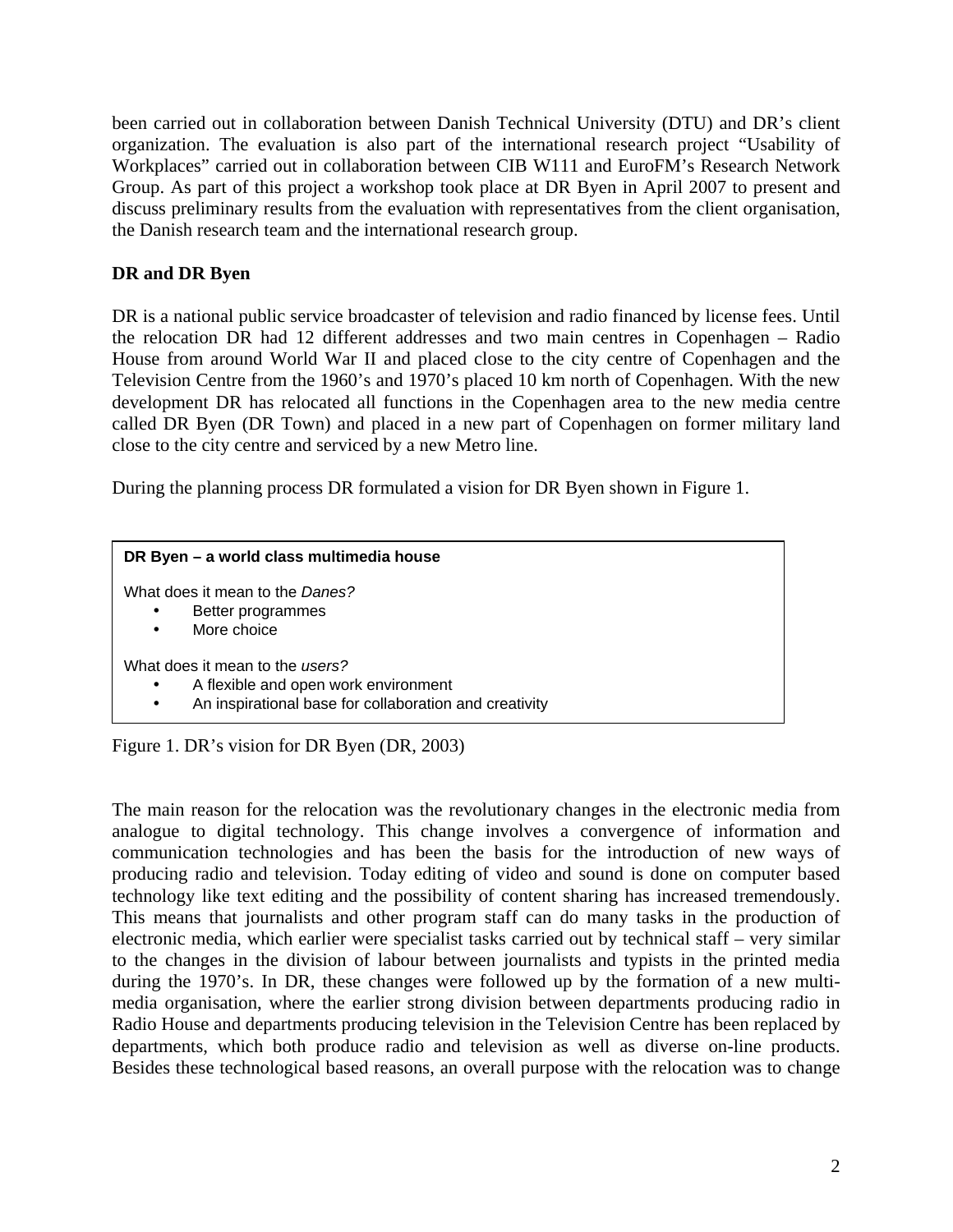DR's image and corporate culture from the monopoly era to become a modern, open and dynamic organisation.

The new media centre is a huge building complex with  $130.000 \text{ m}^2$  including full basement. The decision to start the project was taken in 1999. Based on a master competition in 2000 the complex was divided in four rectangular buildings designed by different design teams. The four buildings are placed in one big rectangle which is separate by an artificial canal in north-south direction and joined together with a connecting "Internal street" in east-west direction, which cross the canal on the second floor as a four storey high glass covered bridge building, see Figure 2.



Figure 2. Model photo of the final design – seen from south-east

The complex is in general 6 storey's tall except for one part (segment 4) that includes the concert hall and has a total height of 45 m above ground. The building with the concert hall is designed by the French architects Atelier Jean Nouvel. The Danish architects Vilhelm Lauritzen AS won the master plan competition and has designed the largest building (segment 1) and the Internal Street. The other buildings are designed by Danish architects Dissing + Weitling AS (segment 2) and Gottlieb, Paludan & Nobel. (segment 3).

Segment 1, 2 ands 3 were occupied gradually during 2006. Only these parts of the complex are covered by this evaluation. Segment 4 has been severely delayed and the office part was occupied in June 2007, while the concert hall will be open to the public early 2009.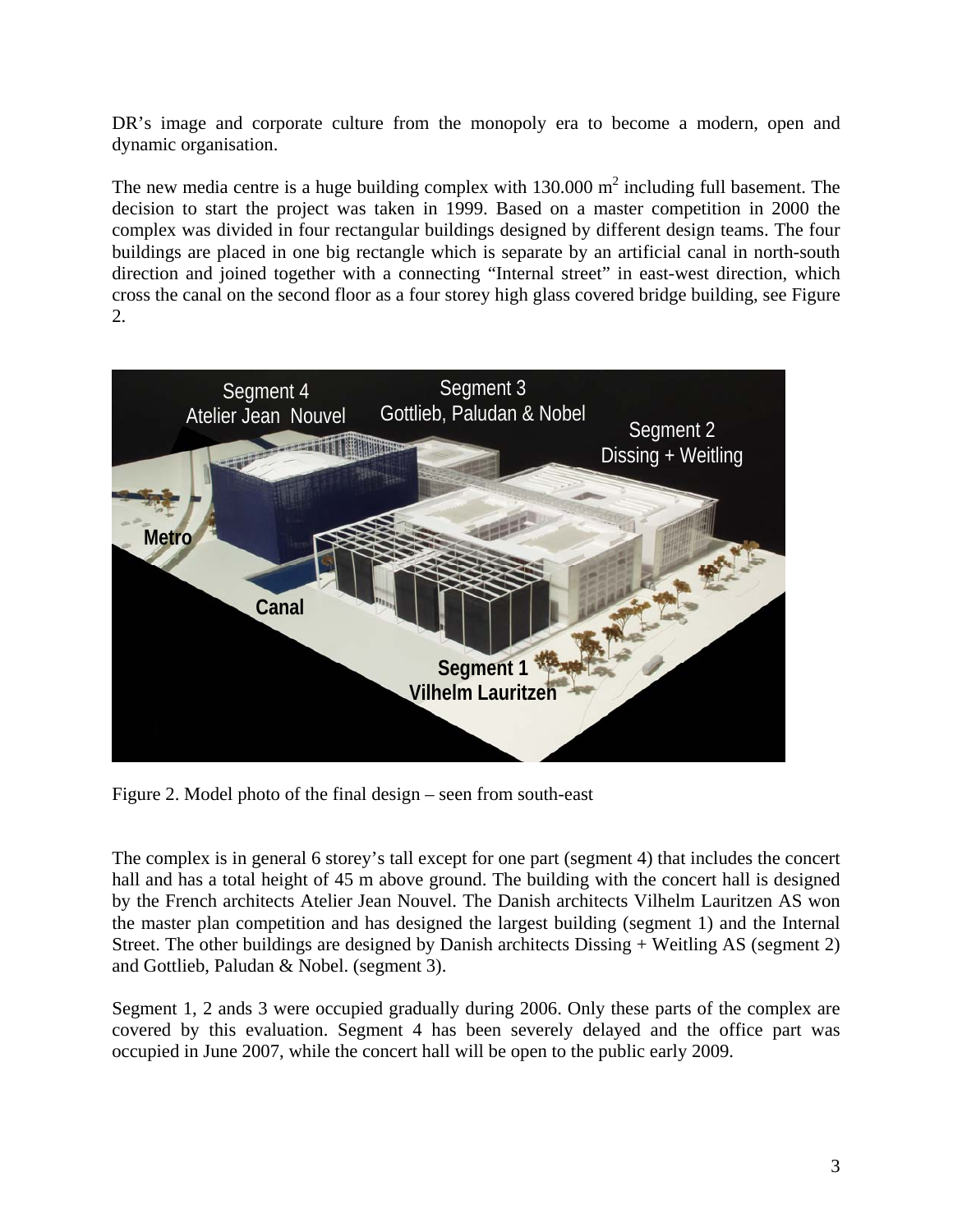### **THE EVALUATION**

One of the objectives of the evaluation is to clarify to what extent the intentions, requirements and expectations to the use value of the buildings have been fulfilled. Another objective is to identify what could have been done to increase the use value, and what possible adjustments can be made to improve the buildings. In a wider sense the purpose is to contribute to the development of methods to evaluate the usability of buildings and workplaces and to utilize the experiences from DR Byen in improving future building projects.

The planning of the building project took place with a very extensive involvement of the users in the process. This included the briefing, the building design and the interior planning process. The user involvement and the briefing process are dealt with in more details in Jensen (2006). During briefing and building design about 20 user groups were actively involved and in the interior planning as many as 50 groups with approx. 300 users - 10% of all staff – were actively involved. One of the objectives of the investigation has been to evaluate, what the effect has been of the user involvement and the staff satisfaction with the involvement process and the finished buildings.

The evaluation concerns the generally usable spaces in DR Byen with main focus on the workplaces in open environments and the common areas like cafés, atria, the Internal Street, staff restaurant, meeting areas and service facilities. Special rooms like studios and editing suites are not evaluated as such, but the relationships between the open environments and the special rooms was also part of the evaluation.

The evaluation puts particular emphasis on the fulfilment of the requirements and intentions in relation to obtaining buildings with attractive and creative working environments, a pleasant indoor climate, the possibilities to easily adapt the layout to changing organizational needs and good opportunities for informal contacts across physical and organizational divides. Attempts were made to clarify what impact the new physical surroundings have on the way DR's organization functions and performs and its possibility to develop over time. The satisfaction among staff with the buildings was also investigated.

The results presented here are based on a first and early qualitative evaluation in spring. Further studies including a quantitative questionnaire survey and more in-depth qualitative methods like walk-throughs and workshops are planned. The evaluation is documented in full in a research report in Danish (Jensen, 2007a) and various aspects of the building project has been described and analyzed in a research report in English (Jensen, 2007b).

# **Method**

The interview survey included a total of 18 interviews with people employed by DR. The interviewees were evenly distributed among managers, who all had been involved in the planning of DR Byen, and other members of staff – out of which 6 had been involved in user groups during the planning of DR Byen and 3 had not been involved.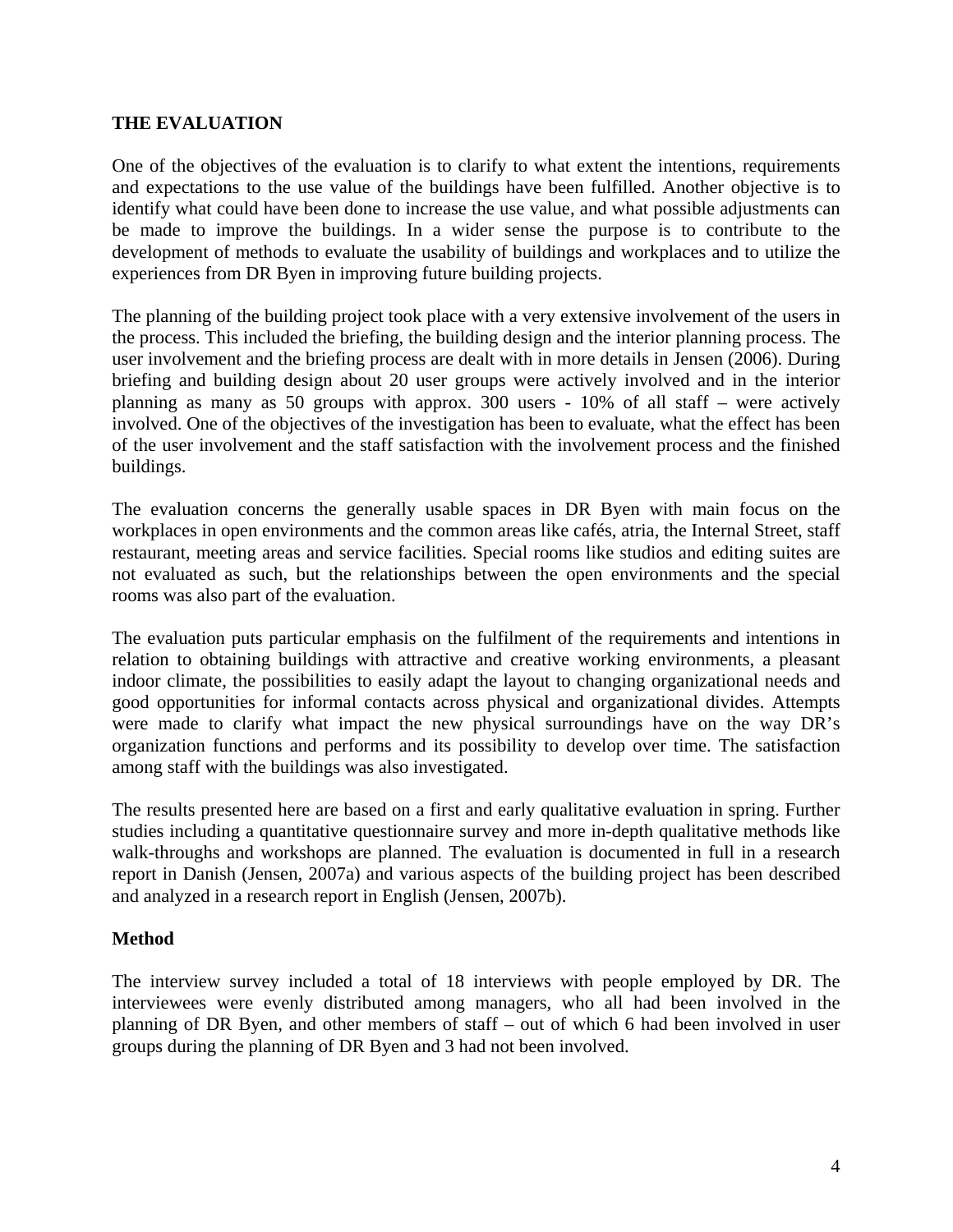The interviews were carried out as semi-structured qualitative interviews using an interview guideline with about 60 questions divided in four themes:

- Evaluation of the new surroundings
- User involvement
- The overall process
- The Vision for DR Byen

Questions were as far as possible formulated openly. As a main principle all interviewees were asked the same questions, but questions about the overall process were mostly asked to those who had been involved. In some cases additional questions were asked dependent on the interviewee. Each interview lasted about 1 hour. The interviews were recorded and written minutes were sent to the interviewees for comments and acceptance.

Before the survey, the managers among the interviewees were contacted by mail by DR's client organization with information about the investigation. Afterwards they were contacted by DTU, and arrangements for the interviews were made. The managers were asked to appoint the members of staff to be interviewed. None of the people contacted refused to participate in the survey.

The 18 interviews took place from 19. March to 16. May 2007, and at the time of the survey people had worked between 4 and 12 month in DR Byen. There was still a huge building site around the occupied buildings, and the Internal Street was not finished, but had just been opened between segment 1 and 2 without any service facilities in operation. In the occupied segments there was still trouble shooting going on both in relation to the building and the technology. Major changes in DR's organization also took place during the period.

However, most importantly, DR went through an economical crisis at the time with severe cuts being announced shortly before the survey, and as a consequence about 10% of the staff were going to be made redundant. The cuts were partly due to budget overruns on the building project – mostly related to the concert hall in segment 4. At some points during the period of the survey strikes occurred among DR's staff as protests against the redundancies.

This situation in the survey period could influence the results negatively. The economical situation has clearly had an impact on the replies to some of the questions, and particularly on those related to the vision for DR Byen concerning the possible effect on DR's broadcasting output. Besides these questions it is the impression that the interviewees mostly have been capable to separate DR's economical conditions from their evaluation of the physical environment in DR Byen and the previous planning process.

The report with the results of the evaluation was sent to DR's client organisation and to each of the respondents and only positive feed-back has been received.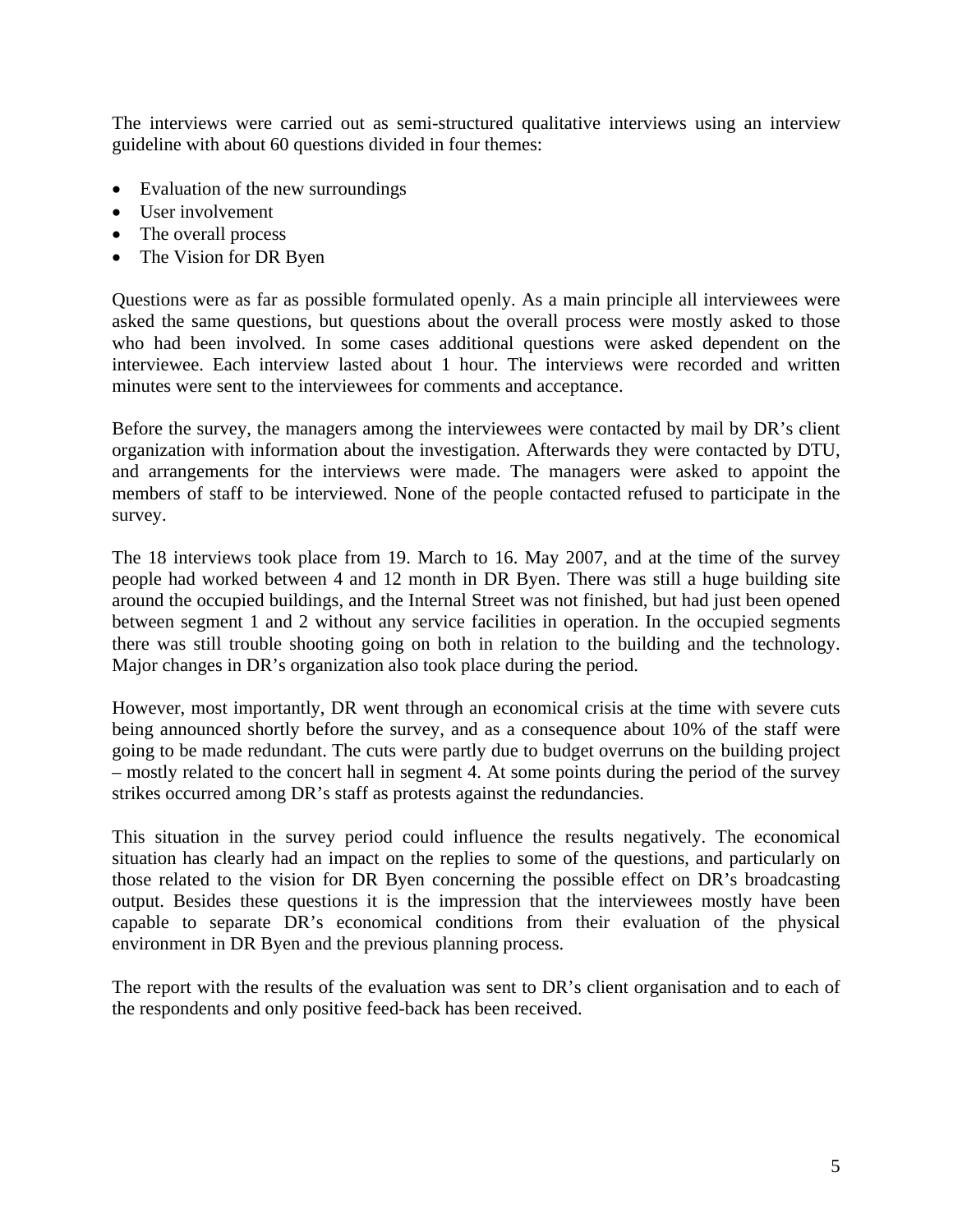# **RESULTS**

The results of the interview survey are presented anonymously. The presentation follows the division in the four themes in the interview questions.

#### **Evaluation of the new surroundings**

The overall impression of DR Byen is generally positive. The diversity due to the involvement of four different architects and the transparency and the light in the buildings are emphasized as positive aspects. It is appreciated that everything is new and also that DR has become more united than before. The architecture is also mostly evaluated positive. The newsroom atrium with open and curved balconies is regarded as exceptional, but also other atria and high rooms are valued.

The workplaces and furniture in general function very well but the working environment is anonymous and impersonal, and some find that there is too little space. The views are very much divided in relation to the open environment. The managers are generally positive, even though they get more disturbed than before, but they are also more accessible for the staff. One of the staff representatives does not thrive at all in the open environment and prefers to work at home as much as possible. The views are also divided whether there has been an increase in knowledge sharing or not, but it is seen as an advantage that people sit closer to each other, and it is easier to see who are present. Another advantage is that more groups and departments have been placed more together than earlier. In spite of problems with trouble shooting for instance in relation to ventilation, light control and sun shades, the indoor climate is mostly evaluated positively. Some mention that the acoustics in the open environment work surprisingly well.

Most respondents find that there is more contact across the organization in DR Byen than before. Cafés and informal meeting places are used very differently. Some of the cafés are used as meeting places, while others are used only as kitchens. Those of the common areas that have been taken into use are generally evaluated positive. The atria are used in varying degrees. The staff restaurant is regarded as boring and has problems with logistics and capacity. The meeting centre functions well, but the architectural quality of a great meeting hall does not live up to some managers' expectations.

It is in general difficult to evaluate the impact of the new surroundings at the moment. It has become easier to change the layout of workplaces. There are some indications, that efficiency has increased, and there is a great potential for increase in productivity, but problems with technology has limited the benefits for those involved in production of radio and TV. The relocation has created a stronger coherence in the organization, and a more united culture has evolved.

The things that people miss in DR Byen are mostly of intangible character like ambience and atmosphere – particularly some of those who used to work in the old Radio House. The smoking policy with a total ban on smoking indoor is evaluated as positive and is accepted and followed, but the conditions in the outdoor smoking area are not satisfactory.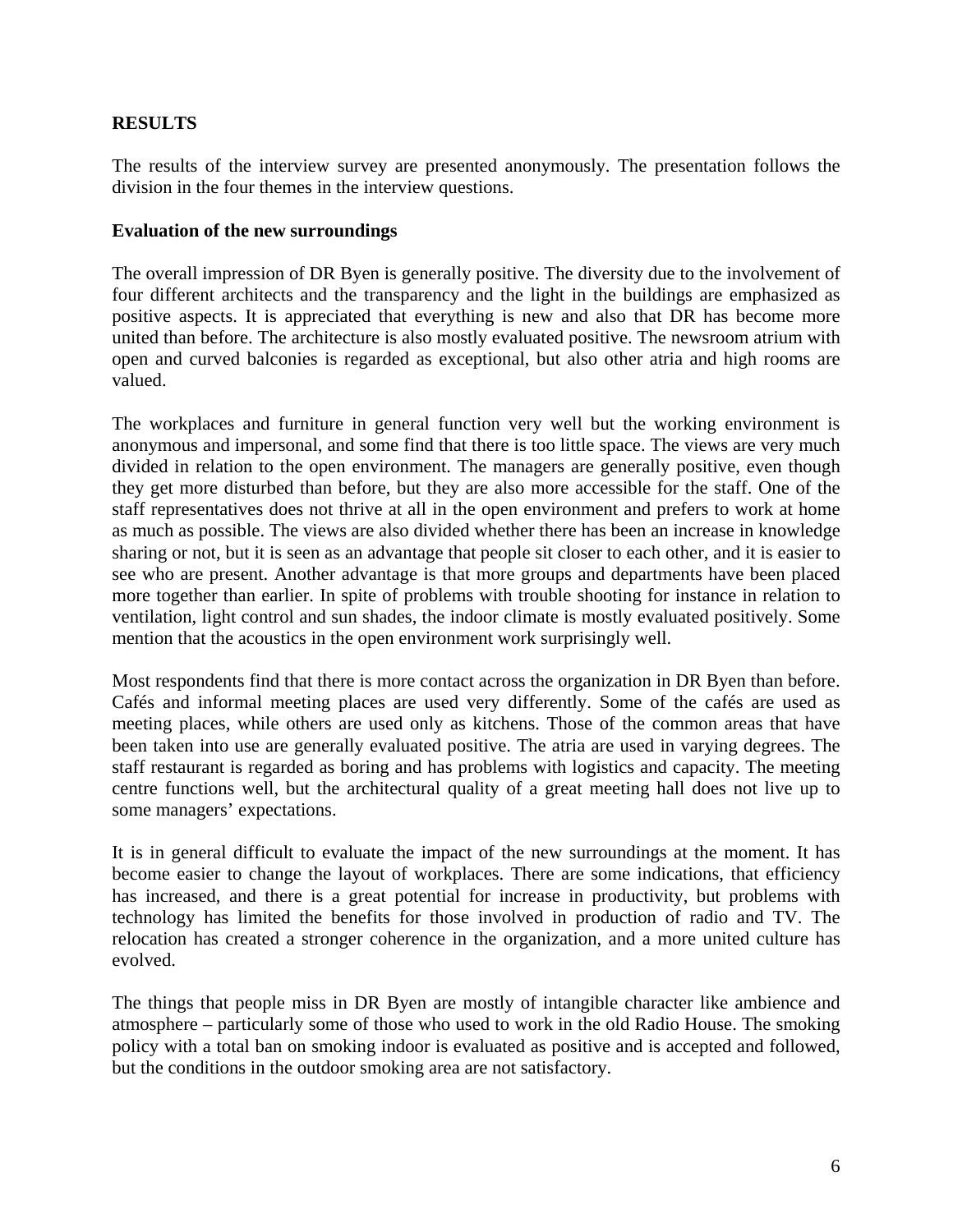#### **User involvement**

The group based approach has worked well and was in accordance with the culture in DR. The sizes of the groups – maximum 10 during briefing and design and 8 during interior planning were appropriate. Information exchange with the interior architects has been satisfactory and improved through the process, and the staff was well informed. The inputs from the users were implemented in various degrees. The process was mostly characterized by consensus with few conflicts, and differences in views have been handled well. The managers find that they had strong influence, but several members of staff find that the managers were equal partners in the involvement process.

The amount of staff resources used in the process has in general been on a reasonable level in relation to the outcome of the process. However, some managers feel that too many resources were used in the involvement process, while some members of staff find that the users' possibilities to influence the result were too limited.

The most important outcome is that the staff has been mentally prepared to move and feels ownership to the final result. Contrarily, a process without user involvement is regarded to have created dissatisfaction, more complaints and greater resistance to changes. Most find that the user involvement has led to buildings that suit the needs of the users better. The user involvement led to a higher degree of motivation among staff during the process, but after the relocation one does not notice any difference in motivation between those who were involved in the process and those not involved.

In general, there is satisfaction with DR Byen, even though there are differences in the level of satisfaction. Among the interviewees most managers find that there is great satisfaction while some of the members of staff are more uncertain.

#### **The overall process**

In general there has been a good coherence between the main processes in the planning of DR Byen, although there were some problems with the timing, particularly for the technology. The client organization has been sensitive to the needs of DR's organization, but there have in varying degree been problems in the communication between the different architects and the users. The management of the planning process should have been stricter.

#### *The vision for DR Byen*

The views are divided whether a world class multimedia house has been or will be created. Many believe and hope that DR Byen will become a world class multimedia house.

A flexible and open work environment has been created for the users, but the flexibility has not yet been utilized very much. Most of the interviewees also find, that DR Byen provides an inspirational base for collaboration and creativity, or that this will be achieved when the Internal Street is completely finished.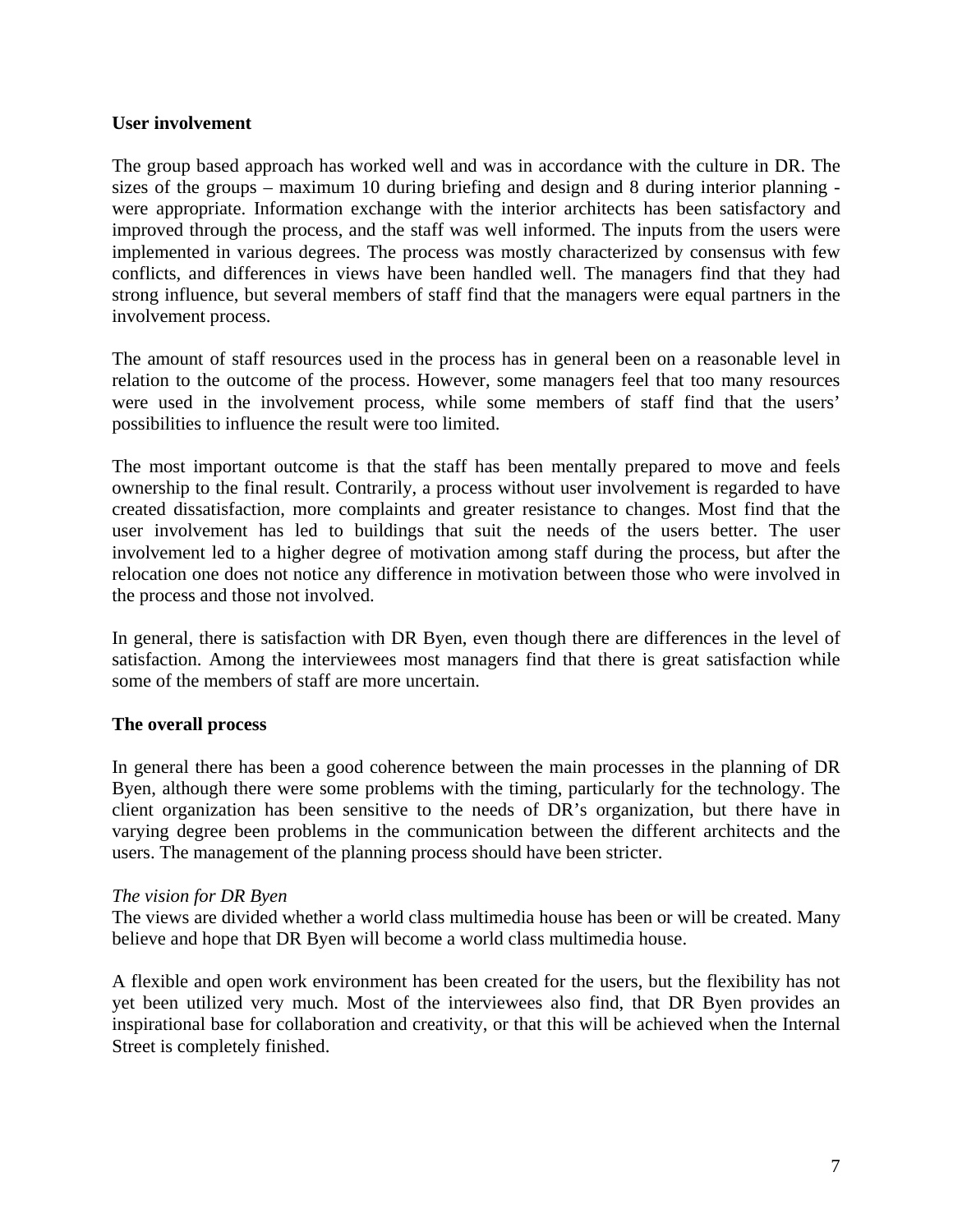The views are very divided – both among managers and staff – about DR Byen's impact in relation to DR's broadcasting output to the Danish people, and the economical situation influences the evaluation considerably. Several expect that DR Byen over time will lead to better programmes, and some also think that DR Byen will provide more choice.

# **DISCUSSION**

The concept of usability is defined in ISO 9241-11 as: "The extent to which a product can be used by specified users to achieve specified goals with effectiveness, efficiency and satisfaction in a specified context of use" (ISO 1998). In relation to usability of workplaces a Norwegian project has developed a framework for usability criteria, where efficiency is sub-divided in efficiency related to organisation and efficiency related to building, effectiveness concerns added value understood as increased potential for cooperation, learning, innovation, adaptability etc., and satisfaction is sub-divided in satisfaction for employees and satisfaction for customers (Hansen & Knudsen, 2006).

This evaluation has not concerned efficiency related to building and satisfaction in relation to customers. The focus has mostly been on satisfaction for employees (including managers), but there have also been attempts to uncover the efficiency related to the organisation and the effectiveness in terms of added value. The following is an attempt to characterize the usability of DR Byen by summarizing the evaluation in relation to these 3 criteria and the effects of the user involvement.

# **Efficiency**

Relocation of the organisation from 12 addresses into one facility have clear organisational benefits with directorates and departments being placed together without having to spend transport time to meet and with general easier internal communication. Besides that, the increase in efficiency is mostly related to the open workspaces, which means that it is easier to move around and adapt the configuration of the work environment to the changing needs of the organisation. The potential for increased productivity is high due to a more functional layout, for instance short distances between workstations and studios, but problems with technology were impediments at the time of the evaluation.

# **Effectiveness**

It is difficult at this early stage to evaluate the buildings' possible impact on the effectiveness in terms of added value for the organisation, but there are some indications of actual and potential impacts. It takes time to learn to know and fully use and utilize the new environment. However, it is an advantage for the internal collaboration that people are placed close together and can see who are present. There is also more contact across department and the common areas are used for informal information and inspiration, but still not to their full potential. Several respondents expect that DR Byen over time will lead to better programmes. There are signs of a change towards a stronger coherence in the organisation and a more united corporate culture.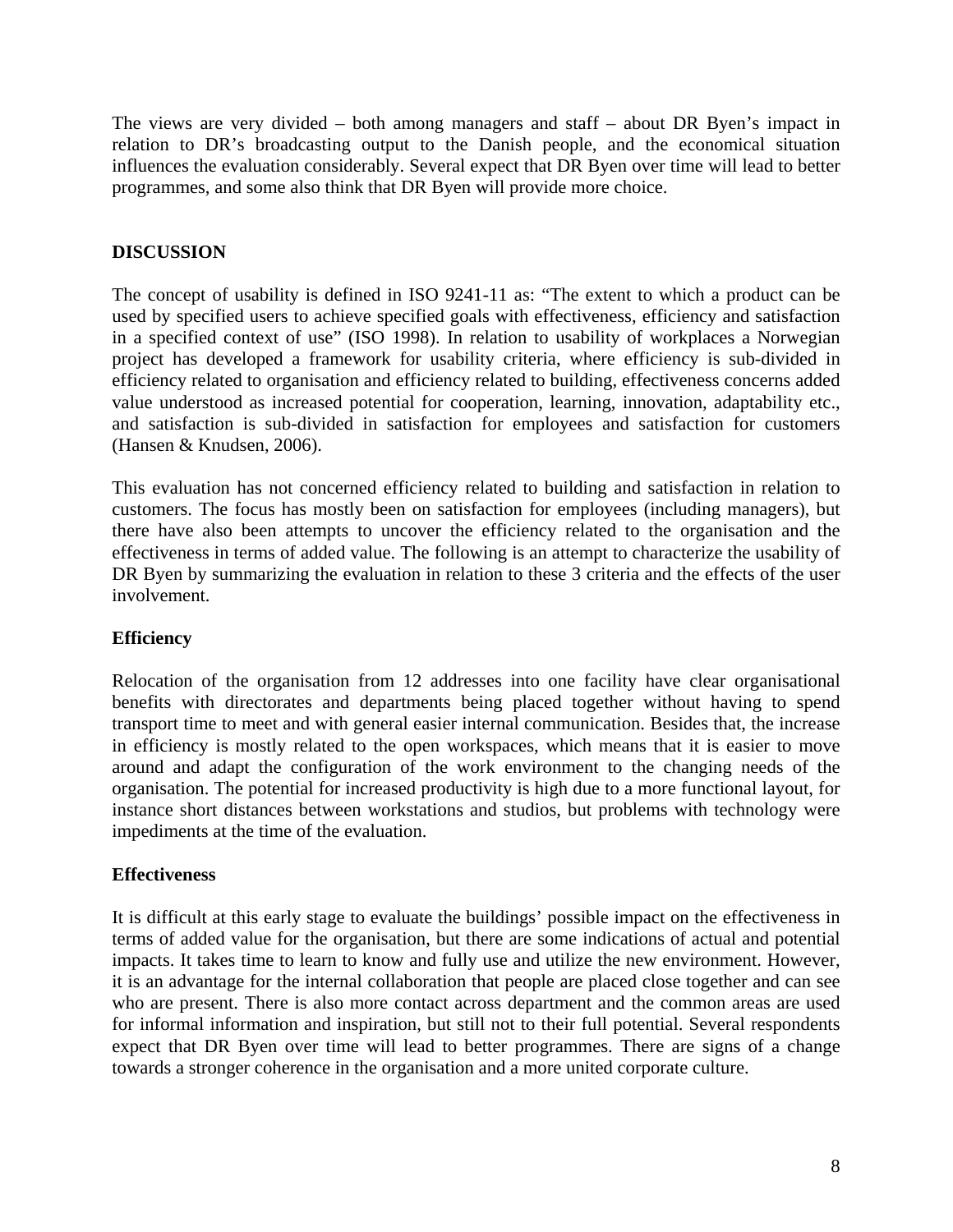#### **Satisfaction**

The satisfaction with the new working environment is generally high. Managers are mostly very satisfaction while the degree of satisfaction is more varied among other members of staff. The disagreement mostly concerns the open workspaces, which some of the staff are opposed to. The furniture works well, but the working environment is impersonal. Several respondents find that it is a pleasure to move into a place with architectural diversity and where everything is new, but some finds that the new buildings lacks atmosphere and spirit. The transparency of the buildings dominated by glass walls is mostly regarded as positive, but it has created some problems with privacy.

#### *User involvement*

The satisfaction with the user involvement is also generally high – both among managers and staff – even though some managers feel that too much time was spent on the involvement and some members of staff would have liked more influence. The user involvement has resulted in buildings that better suit the needs of the user. The staff has been mentally prepared to move in and to the general change process that has been part of the relocation. The effect has also been an increased motivation for the work in DR for many of those who have been involved directly in the planning process, but this effect has only lasted for a limited period.

### **CONCLUSION AND RECOMMENDATIONS**

In spite of the economical crisis in DR during the survey period with announcement of cuts and redundancies, and in spite of the trouble shooting going on in relation to both buildings and technology the interview survey shows an overall positive evaluation of DR Byen after occupation by the 9 managers and 9 staff representatives involved in the investigation. The managers are - not surprisingly – the most positive, while the views from staff are more mixed. However, most of the staff representatives are positive and only a few are very critical. The involvement of the users in the planning has been important for the usability of the buildings.

#### **Recommendation for DR's organization**

DR Byen was defined to be the physical environment for a new way to produce electronic media with focus on creativity and cross organizational collaboration, with possibilities to dynamically change the organization and creation of a new corporate culture as well as a new image based on openness to the surroundings and the public. Before the move great efforts were made to prepare DR's organization to the new conditions – for instance by user involvement – and it is important to continue this development of the organization to realize the potential, which DR Byen represents. The investigation indicates that the effect on staff motivation from the user involvement is no longer working.

It is recommended that DR consciously continues to disseminate the ideas behind DR Byen and create events, activities and learning processes in the organization to enable the staff to become informed about and experience the opportunities in the buildings, including possibilities to meet across the organization and use the common areas. The managers in DR have a crucial position